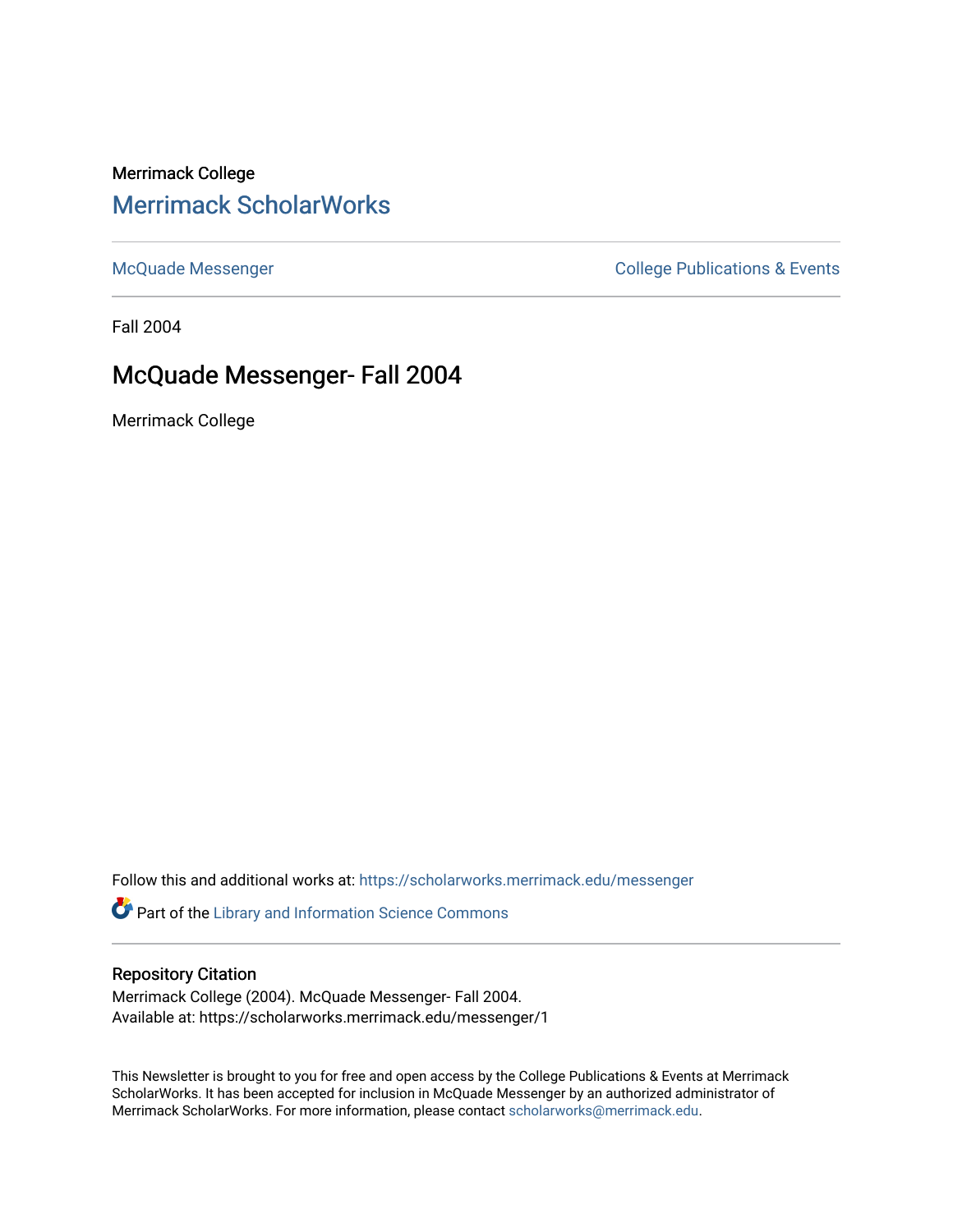## **McQuade Messenger Fall 2004**

## **SET YOURSELF IN MOTION @ YOUR LIBRARY!**



# **From the Director's Desk**

#### **Set yourself in motion @ your library**

Have you seen our new banner? It is hanging from the second floor atrium in McQuade. It says: Set yourself in motion @ your library. This is our goal for the academic year. We have new staff, new services, and new study areas to offer the college community. We want this campus community to remember that the library is the place to go if you really need know.

Our customer service grant gave us the opportunity to develop a marketing plan and a customer service policy with the goal of improving our ability to serve you through promotion of our services. We re-organized our staff to improve support for information literacy and collection development. McQuade Library is now wireless, and we have new study areas around the building for everyone to use.

I am pleased to announce that our re-organization includes the following staff changes: Electronic Services Librarian Bridget Rawding was promoted to Head of Public Services, and Instruction/Reference Librarian Helen Hanigan is taking on the new role of Information Resources Development Librarian. We welcome back to Merrimack Kathryn GeoffrionScannell as Head of Resource Management and we welcome to Merrimack, Lyena Chavez as Instruction and Reference Librarian.

With these staffing changes, we plan to focus our attention on information literacy instruction and curriculum support. Customer service is very important to us. As the year unfolds, we will continue to promote new services for all of you. An important part of customer service is getting responses from our users. We need your feedback. As you use the library, let us know how we are doing. Thank you for helping us to make your library the best it can be.

*~ Barbara Lachance, Library Director*



| Have you seen our posters?                                                                                                                                                            | <b>Customer Service Grant Completed</b>                                                                                                                                                                                                                                                                                                                                                                                                                                                                                                                                                       |
|---------------------------------------------------------------------------------------------------------------------------------------------------------------------------------------|-----------------------------------------------------------------------------------------------------------------------------------------------------------------------------------------------------------------------------------------------------------------------------------------------------------------------------------------------------------------------------------------------------------------------------------------------------------------------------------------------------------------------------------------------------------------------------------------------|
| <b>READ posters</b><br><b>Merrimack Celebrities reveal their</b><br>favorite books!                                                                                                   | McQuade Library successfully completed the Customer<br>service grant, which allowed the library to develop a<br>marketing plan and create a customer service policy.<br>Last October, the Massachusetts Board of Library<br>Commissioners awarded an LSTA grant of \$7,725 to<br>McQuade For a customer service campaign. Consultants held<br>two customer service training workshops for staff, which<br>resulted in a customer service policy and a power point<br>training presentation for student assistants. Special thanks to<br>Marketing Professor Joseph Stasio and student Matthew |
| President Richard J. Santagati graciously accepted our<br>invitation to be the first reader for our Merrimack Celebrity<br>READ poster series. Each poster in the series will feature | Brodie who collaborated with the staff to develop a marketing<br>plan for the library to clearly focus our efforts and promote our<br>services.                                                                                                                                                                                                                                                                                                                                                                                                                                               |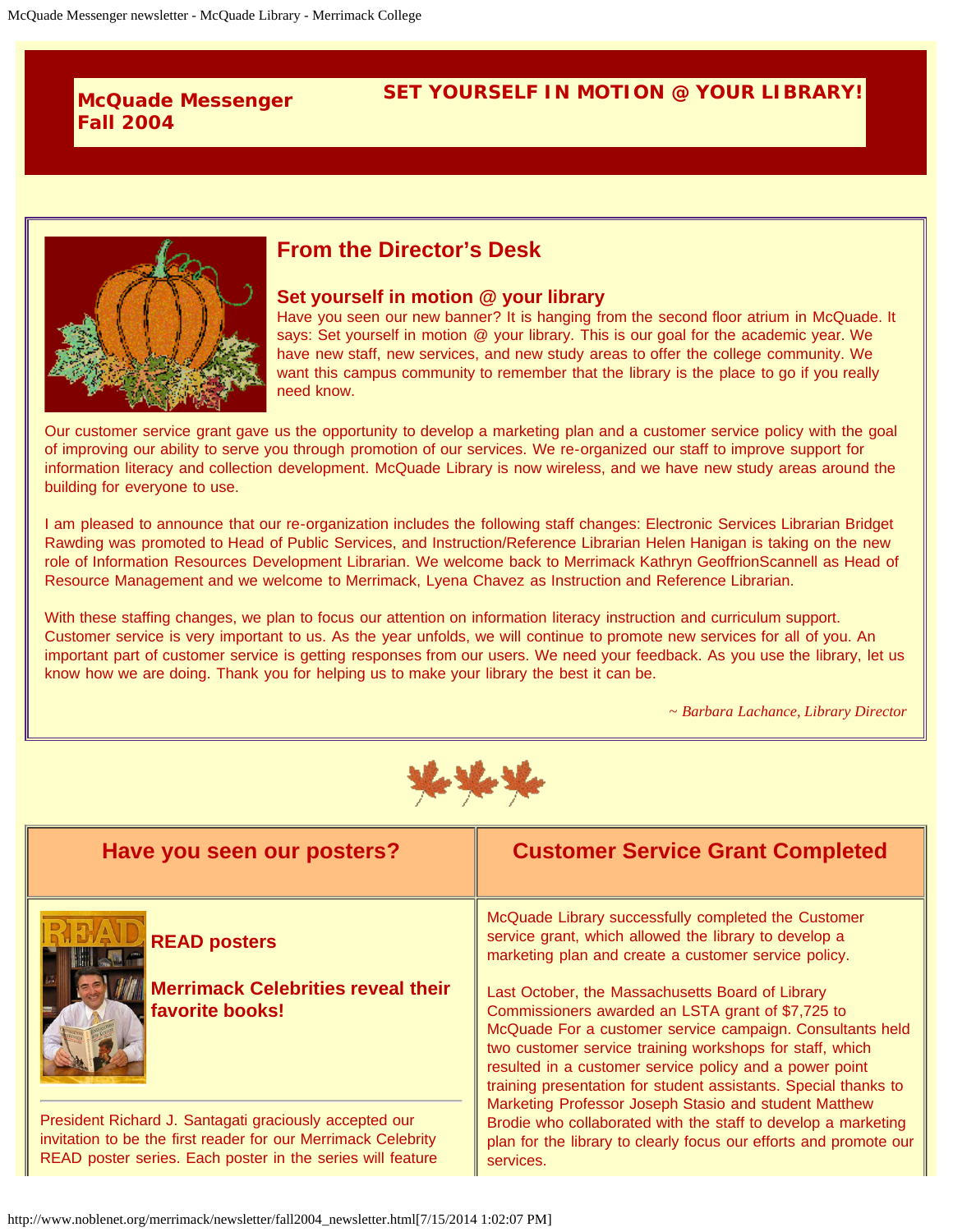McQuade Messenger newsletter - McQuade Library - Merrimack College

Merrimack "celebrities" with their favorite book. We hope to get participation from all areas of the campus community as we promote reading and library services. Suggestions for celebrities are welcome. Contact [Kevin Salemme](mailto:kevin.salemme@Merrimack.edu), Director of Media Services, with your ideas!

Thank you is also extended to Kathleen Franzese, Director of Marketing and External Affairs, for her assistance in the creation of our new banner.



# **PIN? What's a PIN? (and why do I need one?)**

Did you know you can request books from any of the other 26 NOBLE libraries from the comfort of your own room on campus or at home? That you can view a list of the books you have checked out? Or view a list of titles you've requested? Perhaps you want to cancel a request for a book you no longer need? Members of the Merrimack community can do all of this using the power of PIN. Best of all, all this can be done 24 hours a day, 7 days a week. Here's how:

1. Visit the Circulation desk at McQuade to obtain a PIN (personal identification number).

2. To login to your library account, simply click on the [McQuade Library Catalog](http://catalog.noblenet.org/search%7ES40/) link on the library web page and select the "My Account" link from the banner menu at the top of the page.

3. Type in the barcode on the back of your Merrimack ID (that is your library card number) and your PIN to access your account.

It's fast! It's efficient! And you can modify your PIN at any time so that's it's easy to remember.

I've got my PIN. How do I request a book from another NOBLE library?

If you see a title listed in the catalog that's not available in the McQuade Library, you can request the title by clicking the request button. If you are not already logged in, you will be prompted for the information listed above. And you will need to designate a pickup location - choose Merrimack College, McQuade Library.

If there is a copy of the title available at any of the NOBLE libraries, it will be sent to us. We will notify you by phone or email when the book arrives. Please allow at least 5 days for your requests. There is no delivery of materials on the weekends.

If you have any questions about these services, contact [Christina Condon,](mailto:christina.condon@Merrimack.edu) Head of Circulation at ext. 4226.



# **New Databases**

McQuade Library starts the new academic year with several new electronic resources to assist you in your research needs.

McQuade Library now subscribes to **ATLA Religion Database** and **ATLA Serials (ATLAS)** via EbscoHost. Published by the American Theological library Association, the ATLA Religion database is the premier index to journal articles, book reviews, and collections of essays in all fields of religion. ATLAS is a full-text collection of major religion and theology journals selected by leading religi[on](http://www.noblenet.org/merrimack/newsletter/arton.htm) scholars and theologians. To access these databases, select EbscoHost from the on [campus](http://www.noblenet.org/merrimack/newsletter/arton.htm) or [off campus](http://www.noblenet.org/merrimack/newsletter/artoff.htm) lists of databases. Look for links to ATLA and ATLAS at the bottom of the EbscoHost database page.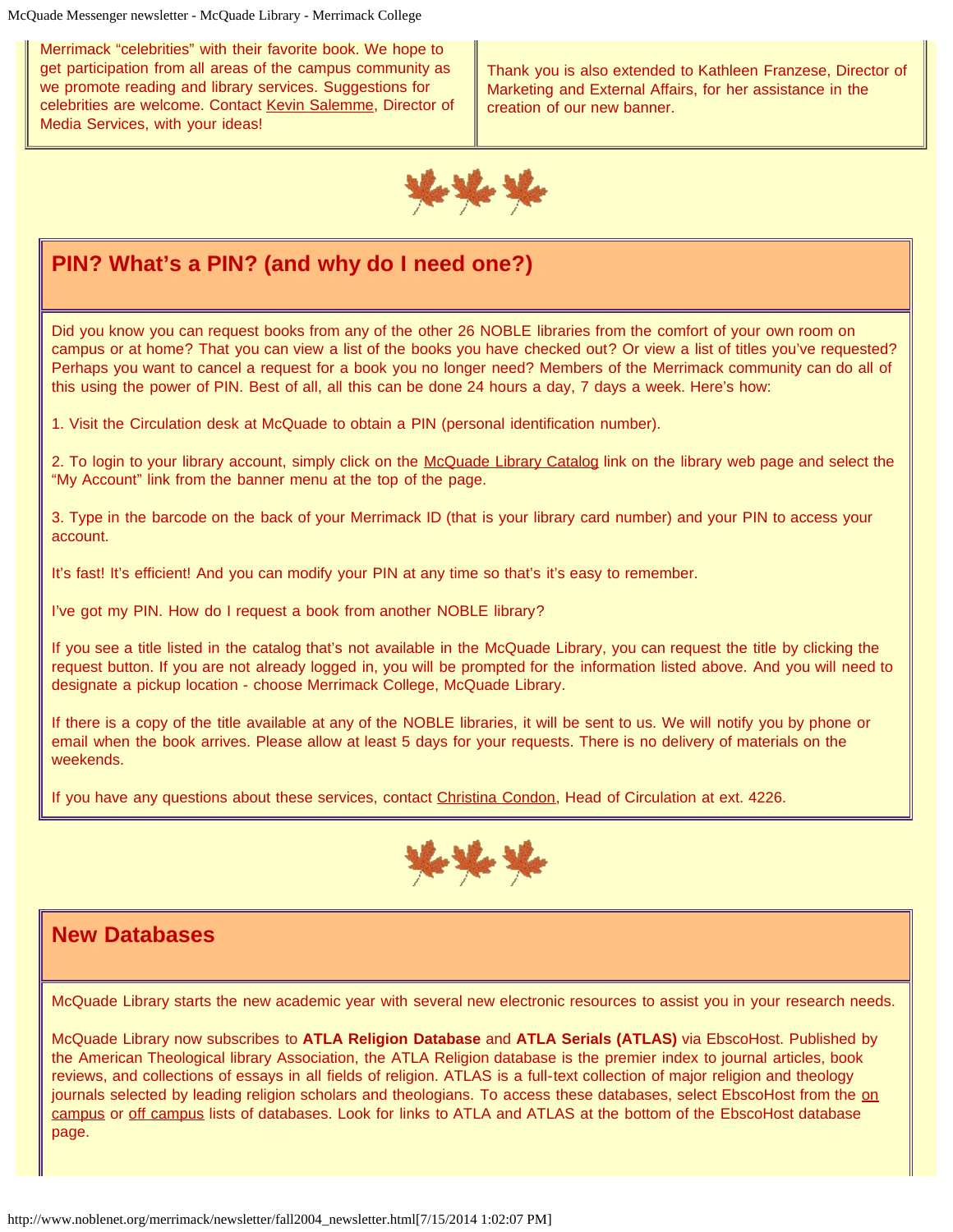We have also subscribed to the **Literature Resource Center**, a collection of full-text biographies, bibliographies, and critical analyses of authors from every age and literary discipline. Literature Resource Center covers more than 120,000 novelists, poets, essayists, journalists, and other writers, with in-depth coverage of 2,500 of the most-studied authors.

To access this database, select "Literature Resource Center" from the [on campus](http://www.noblenet.org/merrimack/newsletter/arton.htm) or [off campus](http://www.noblenet.org/merrimack/newsletter/artoff.htm) lists of databases. Please note that the college is permitted ONE simultaneous user to this database. If you receive an error message that the maximum number of licensed users has been reached, please try your search again later.

If you have questions or comments about this database, please contact a Reference Librarian at [merref@noblenet.org](mailto:merref@noblenet.org) or x4210.



## **New Furniture and New Displays**

As part of the preliminary space plans for the proposed renovation of the McQuade Library, test sites within the building have been selected for new furniture configurations. Comfortable upholstered chairs, wooden tables, and matching chairs have been placed in selected areas of the Reference Room And the 2nd and 3rd floors. New lighting was installed over these sites to provide a comfortable study environment as well as new floor outlets to accommodate a lap top. Over the coming months, patrons using these study sites will be asked in a random survey for their comments and suggestions about the furniture additions. We appreciate your feedback!

A Voter Information Board is now located in the front lobby to provide general Information about the upcoming November Presidential election. A number of websites are listed to assist library patrons with information on voter registration deadlines. For additional information about voting registration and locations, or to learn more about the issues, ask a librarian!



### **Library Instruction**

Once again, the Public Services Department has been very busy this fall teaching library instruction to students in First Year Seminar classes and other courses across the curriculum. In September alone, librarians conducted 33 instruction sessions and many more are scheduled for October!

If you are a Merrimack College faculty member, and you would like to schedule a library instruction session for any of your classes this semester, there is still time to do so. Librarians can help your students learn about the research process by introducing them to library resources and Information Literacy skills. [Click here](http://www.noblenet.org/merrimack/newsletter/crg.htm) to view samples of the online Course Research Guides created by librarians for each class. These guides provide a gateway to print and electronic resources tailored to the specific topics covered in the course.

For more information, contact Bridget Rawding, Head of Public Services, at [Bridget.Rawding@merrimack.edu](mailto:Bridget.Rawding@merrimack.edu) or x4229.



| <b>Library Hours: Columbus Day Weekend</b> |                  |
|--------------------------------------------|------------------|
| Friday, October 8                          | 7:30am - 6:00pm  |
| Saturday, October 9                        | 10:00am - 5:00pm |